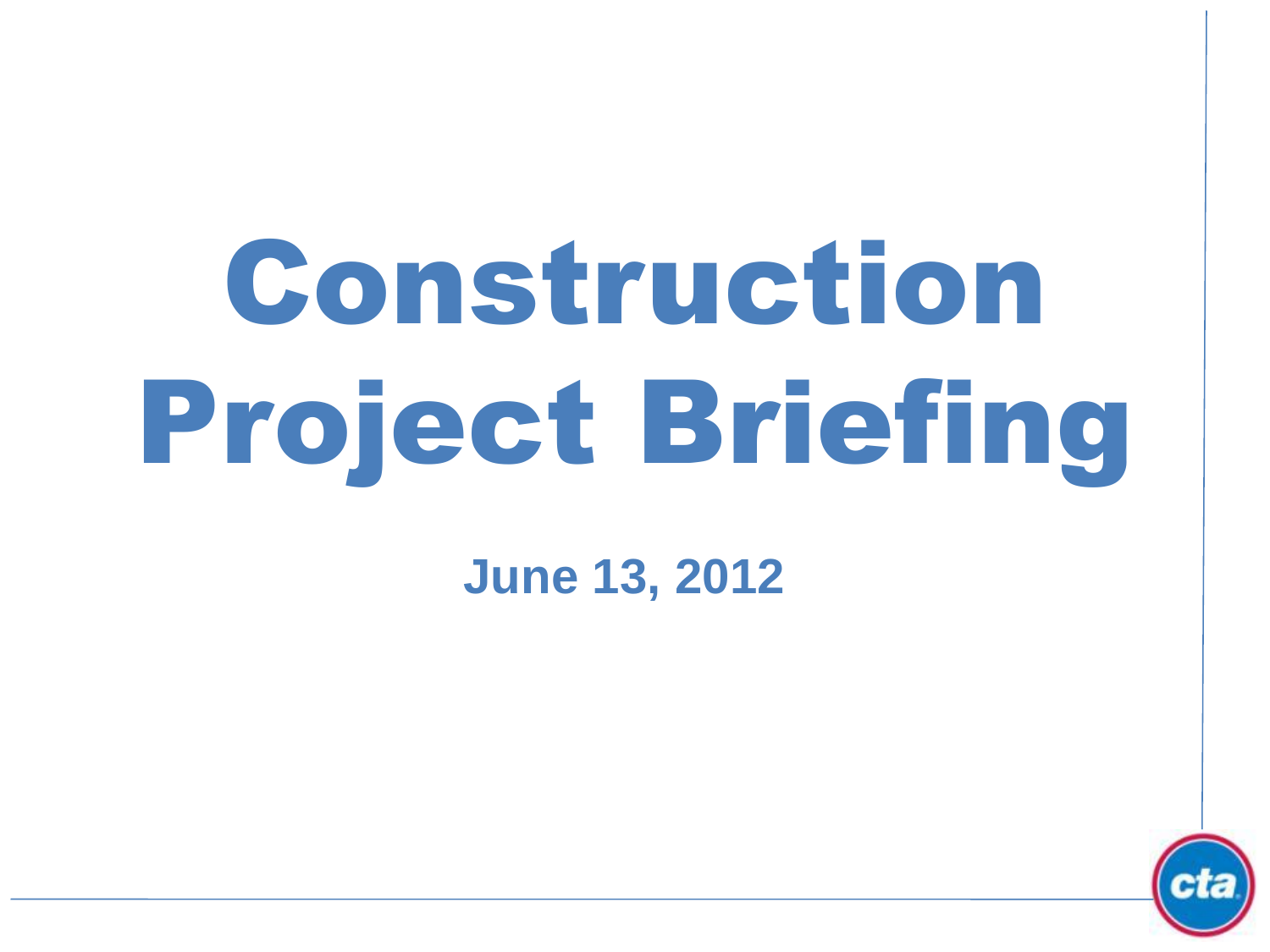## Today's Presentation

- **Loop Track**
- **Purple Line Viaducts**

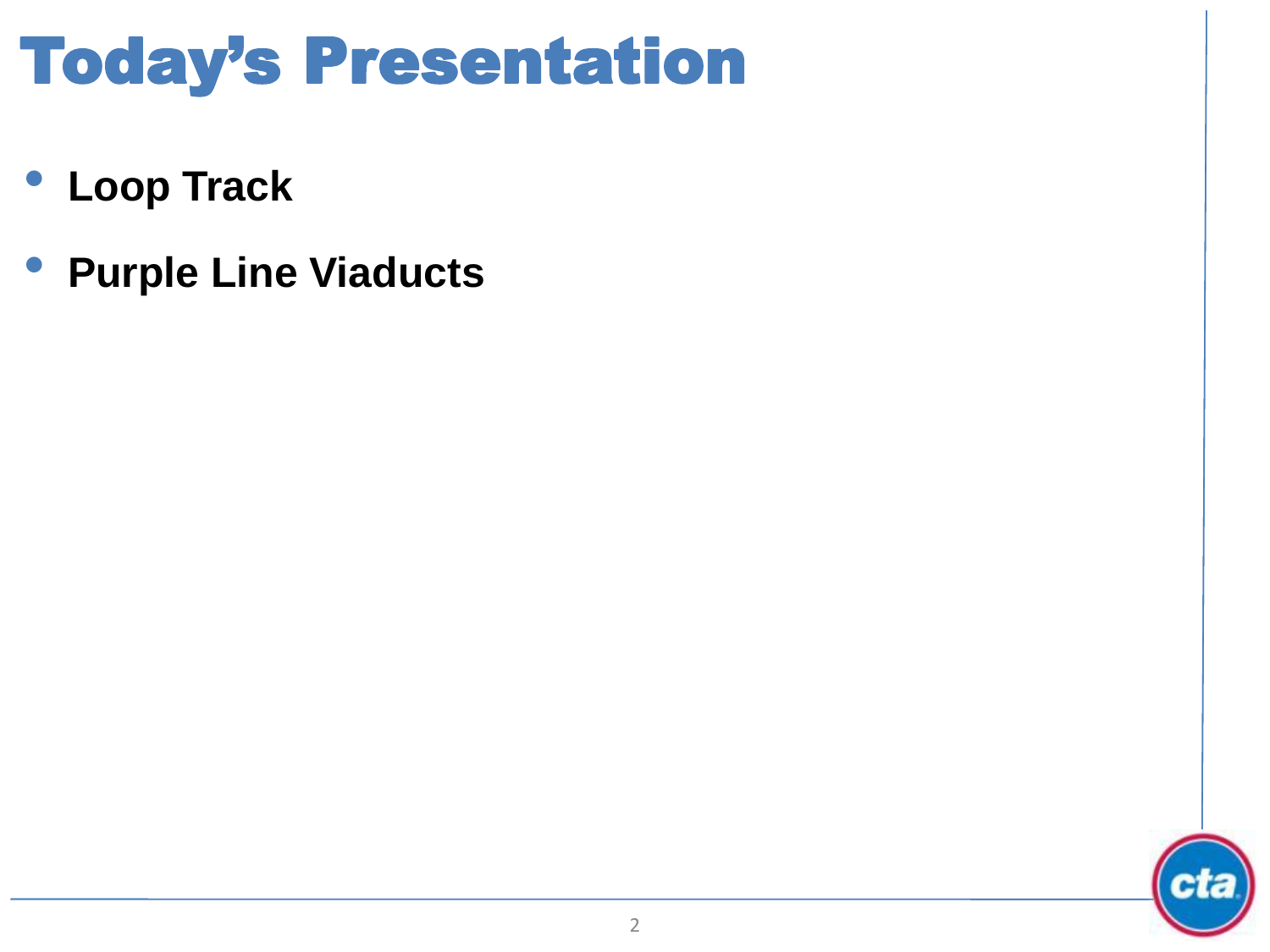| Justification of Need:                                    | The existing track system and the components are beyond their<br>useful life. |
|-----------------------------------------------------------|-------------------------------------------------------------------------------|
| <b>Priority of Project:</b>                               | High                                                                          |
| <b>Total Project Budget:</b>                              | \$53,026,306                                                                  |
| <b>Construction Contract Value:</b>                       | \$33,798,984                                                                  |
| Earned to Date:                                           | \$1.6M                                                                        |
| <b>Percent Change Orders to Construction</b><br>Contract: | $0\%$                                                                         |
| Percent Time Used to Date:                                | 50%                                                                           |
| <b>Funding Source:</b>                                    | 2010 State Capital Program                                                    |
| Estimated Start Date/Estimated Length of<br>Project:      | NTP issued September 14, 2011, 476 days to Substantial Completion             |
| <b>Project Manager:</b>                                   | Barney Gray (GM); Grace Ohs (PM)                                              |

#### **Detailed Overview of Scope:**

- The project consists of renewal of track on the Wells/Van Buren legs of the Loop, including Tower 18 and Tower 12 Junctions, and Hubbard Curve on the Brown Line.
- New components shall include ties, running rail, rail fasteners, guard rail, restraining rail, other track material, contact rail, contact rail insulators and anchors, footwalk, track access stairs, control panels, switch machines, rail lubricators, traction power and signal cabling.
- Special Track Work includes Tower 12 Junction, Tower 18 Junction, new double crossover near Washington/Wells and replacement of Left Hand & Right Hand crossovers near Adams/Wabash.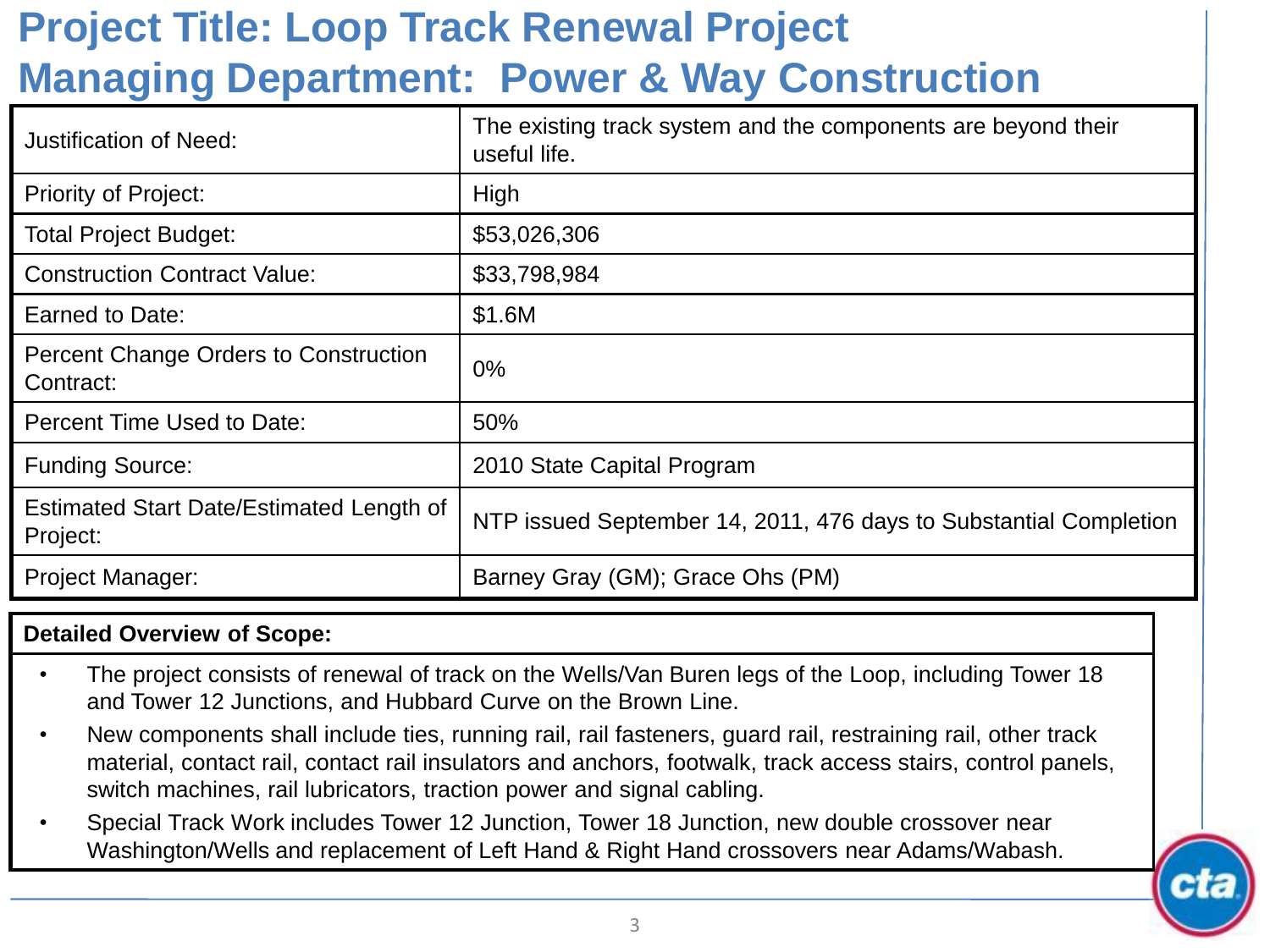| Impact on Customers:                | 16 Weekend line cuts and reroutes. 14 Nightly single tracks and<br>reroutes.                                                                                                                                                 |
|-------------------------------------|------------------------------------------------------------------------------------------------------------------------------------------------------------------------------------------------------------------------------|
| Benefit to System:                  | Reduced maintenance costs, improved headways for revenue service,<br>and improved safety.                                                                                                                                    |
| Benefit to Community:               | Improved headways for revenue service and improved safety.                                                                                                                                                                   |
| Impact on Accessibility:            | None.                                                                                                                                                                                                                        |
| Estimated # of Jobs Created:        | 140                                                                                                                                                                                                                          |
| <b>Customer Communication Need:</b> | Construction Activity Notices will be needed to alert businesses and<br>residents to weekend and night work. Station signage and Customer<br>Assistants will be needed to direct customers during weekend and night<br>work. |

#### **Comparable Projects:** • Dearborn Track Renewal • Ravenswood and North Main Line Tie Renewal

• Loop Signal Project (Track Renewal on Lake and Wabash)

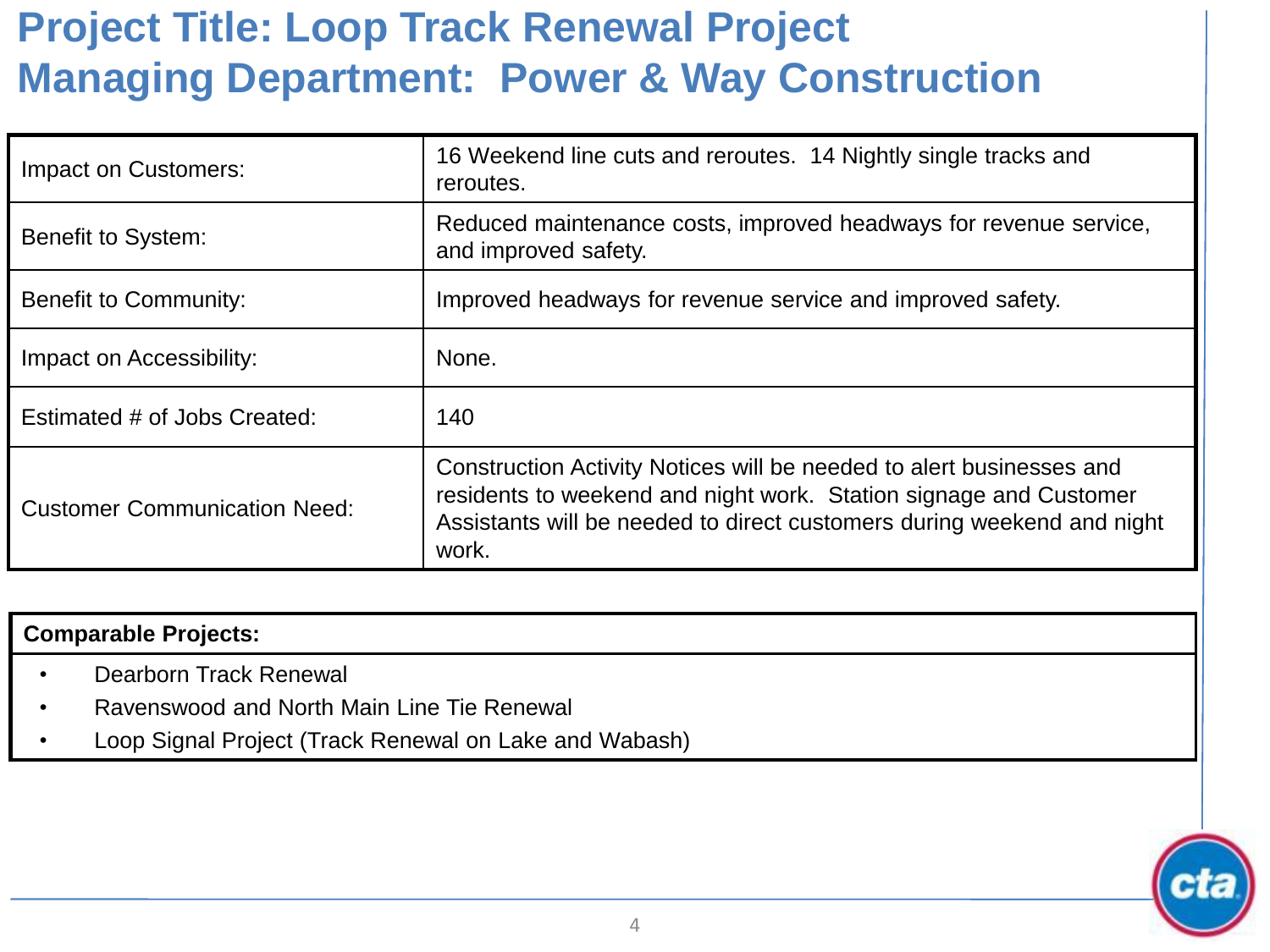#### **Construction Progress**

| <b>Phase</b> | <b>Description</b>                                                                                                                                                                                                                                                                                                                                                                                                                               | <b>Status</b> |
|--------------|--------------------------------------------------------------------------------------------------------------------------------------------------------------------------------------------------------------------------------------------------------------------------------------------------------------------------------------------------------------------------------------------------------------------------------------------------|---------------|
| Construction | • NTP was issued September 14, 2011. Survey started 11/21/11 and was<br>completed 12/23/11. Shop Drawings for Washington/Wells Crossover,<br>Jackson Crossovers, and Tower 12 North section have been approved.<br>. The first scheduled weekend reroute for work was 4/20/2012-4/23/2012.<br>. The second scheduled weekend reroute for work was 5/11/2012-<br>5/14/2012.<br>The third scheduled weekend reroute for work is 6/1/2012-6/4/2012. | Ongoing       |

| Delay Explanation: |      |
|--------------------|------|
|                    | None |
|                    |      |

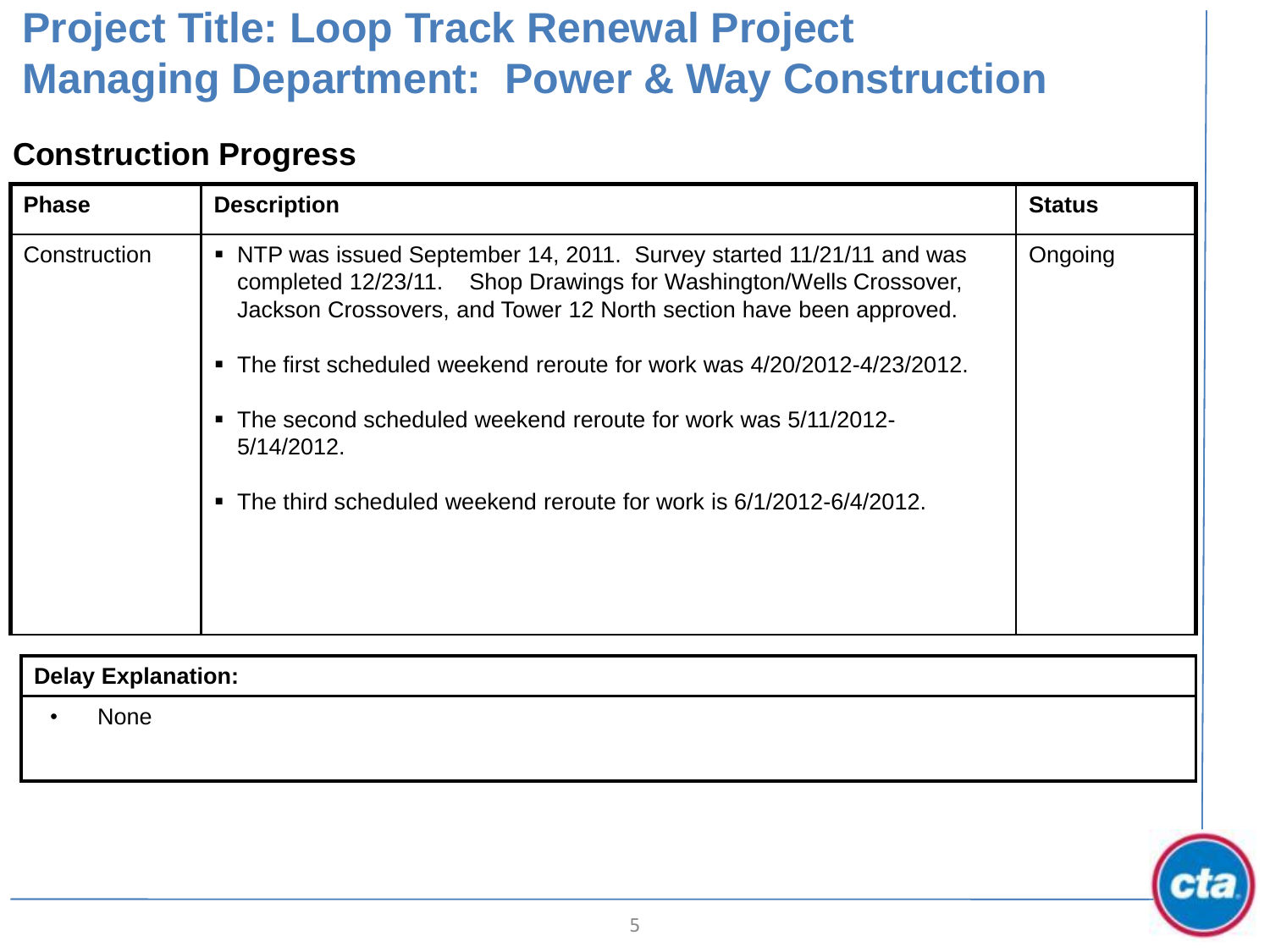

**Before** After



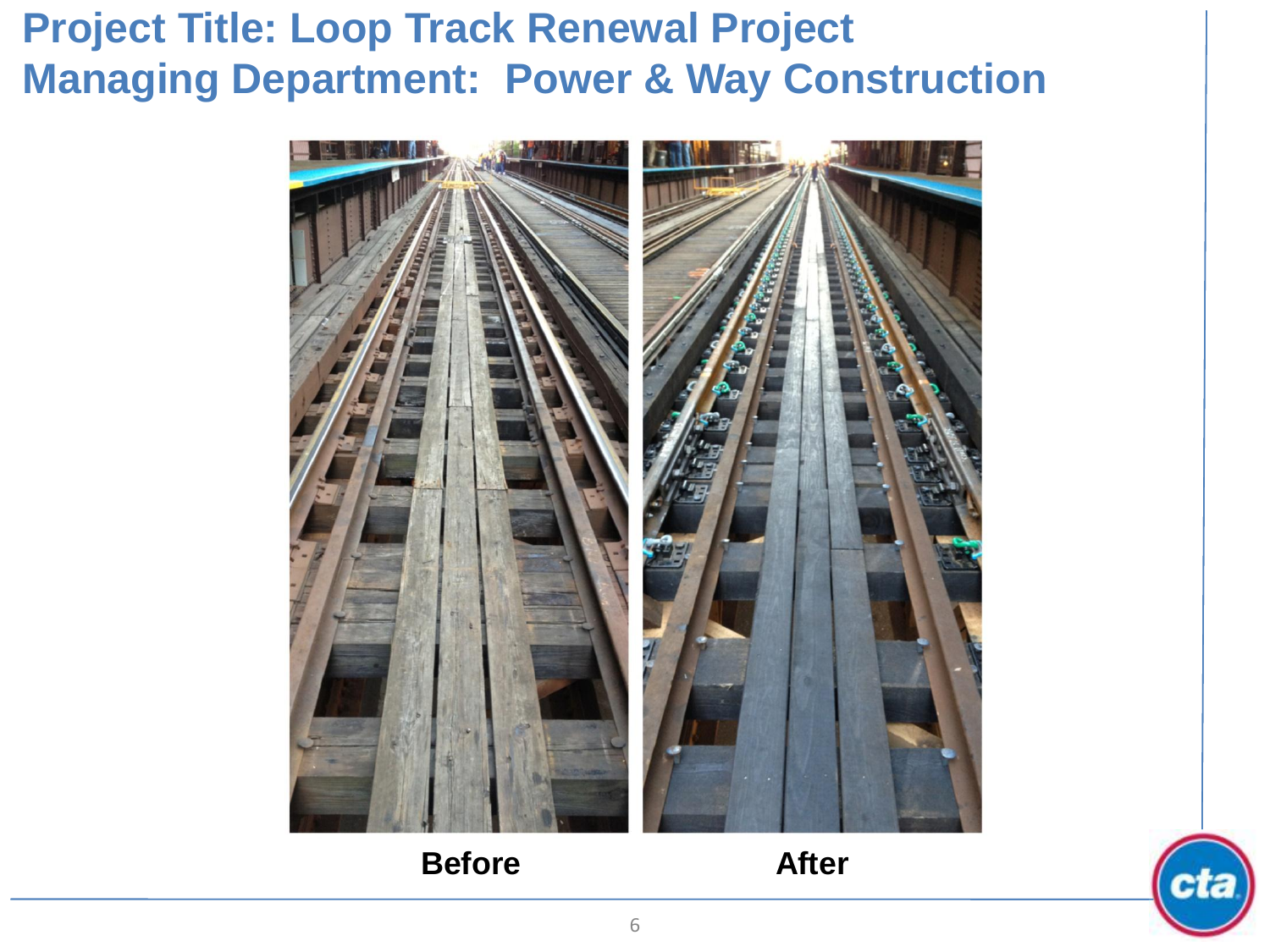## **Project Title: Purple Line Viaducts Managing Department: Facilities Construction**

| Justification of Need:                                    | Existing deteriorated viaducts are past their useful life and require<br>slow zones. Shoring towers exist in street and sidewalks under<br>viaducts. |
|-----------------------------------------------------------|------------------------------------------------------------------------------------------------------------------------------------------------------|
| <b>Priority of Project:</b>                               | High                                                                                                                                                 |
| <b>Total Project Budget:</b>                              | \$15.3M                                                                                                                                              |
| <b>Construction Contract Value:</b>                       | \$10.3M                                                                                                                                              |
| Earned to Date:                                           | $$5.6M$ (53.8%)                                                                                                                                      |
| <b>Percent Change Orders to Construction</b><br>Contract: | 0%                                                                                                                                                   |
| Percent Time Used to Date:                                | 46%                                                                                                                                                  |
| <b>Funding Source:</b>                                    | 2010 State Capital Program                                                                                                                           |
| Start Date/Length of Project:                             | NTP issued August 18, 2011; Substantial Completion: May 19, 2013                                                                                     |
| <b>Project Manager:</b>                                   | John Titzer (GM/PM)                                                                                                                                  |

#### **Detailed Overview of Scope:**

- Replacement of existing concrete viaducts at Greenleaf, Dempster, and Grove, with a new, longer steel bridge span. New bridge to include new ties, rail and ballast along with new drainage systems.
- New sidewalk, fencing, and landscaping at each viaduct.
- Replace 320 foot long timber retaining wall north of Greenleaf with new pre-cast concrete wall.
- Rehabilitation of existing retaining walls along Chicago Avenue, and adjacent to Greenleaf Viaduct (2,064 feet of wall repairs).

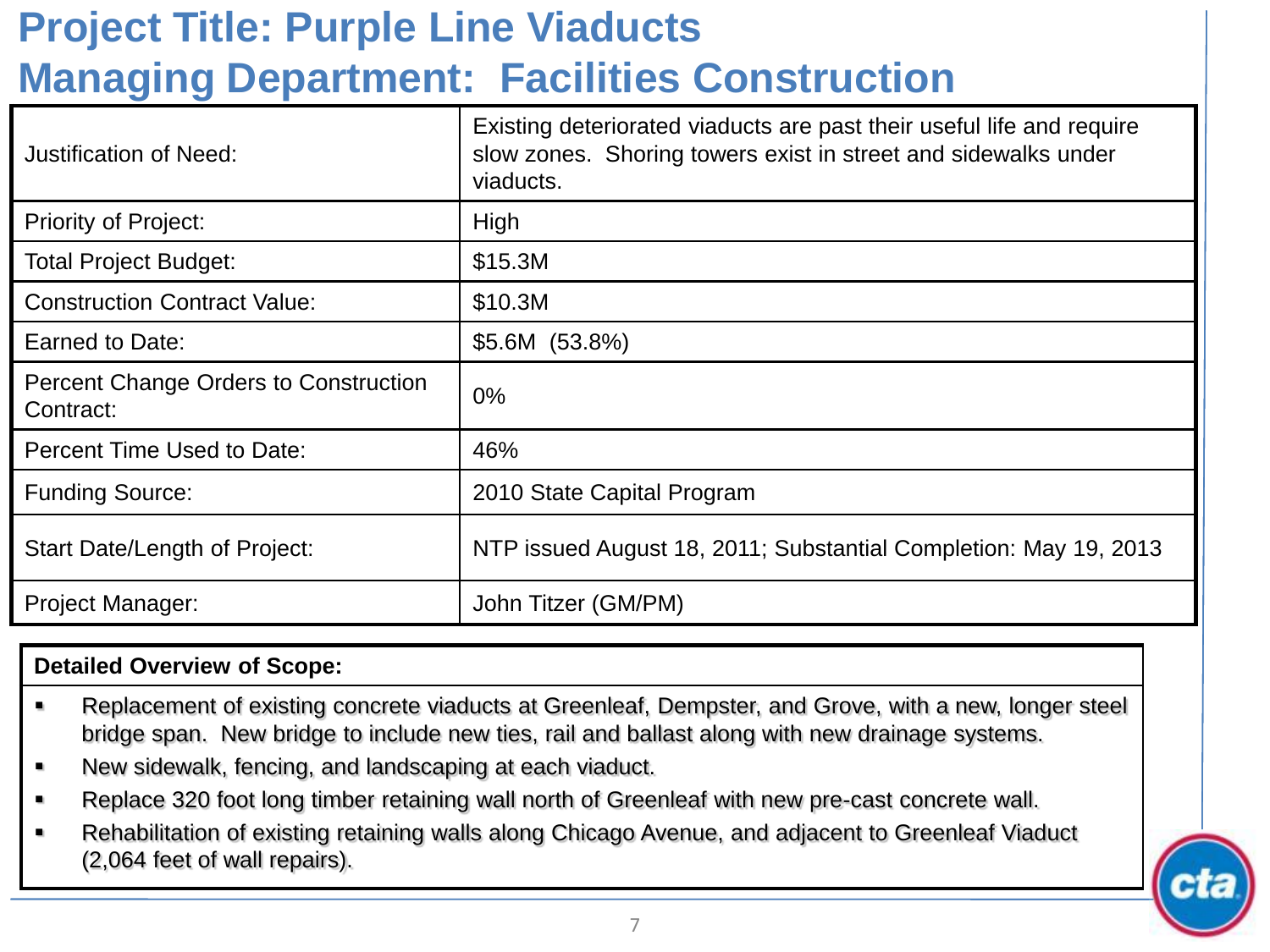## **Project Title: Purple Line Viaducts Managing Department: Facilities Construction**

| Impact on Customers:                | During non-rush periods, reduced train speeds when workers are on the<br>Right-of-Way. Bus Shuttles to replace rail service during weekend line<br>cuts for bridge roll-ins (2). |
|-------------------------------------|----------------------------------------------------------------------------------------------------------------------------------------------------------------------------------|
| Benefit to System:                  | Reduce Purple Line slow zones and upgrade aging infrastructure.                                                                                                                  |
| Benefit to Community:               | Faster Purple Line service, improved traffic flow through viaduct, and<br>improved aesthetics.                                                                                   |
| Impact on Accessibility:            | N/A                                                                                                                                                                              |
| Estimated # of Jobs Created:        | 40                                                                                                                                                                               |
| <b>Customer Communication Need:</b> | • Courtesy notifications to the local Evanston Alderman and community<br>about the project.                                                                                      |

#### **Comparable Projects:**

• Church and Main Street Viaduct Replacement Projects

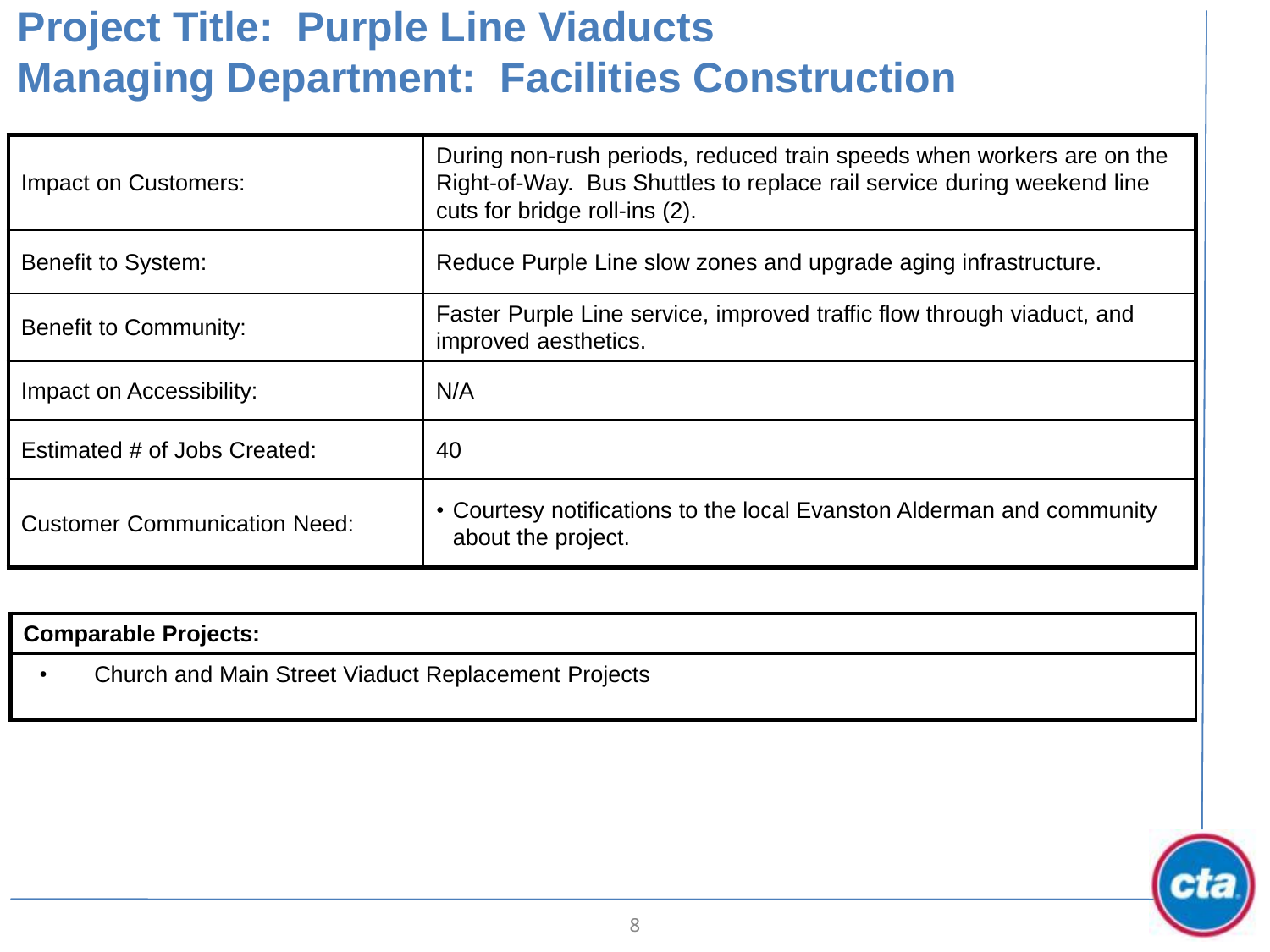## **Project Title: Purple Line Viaducts Managing Department: Facilities Construction**

#### **Construction Progress**

| <b>Phase</b> | <b>Description</b>                                                                                                                                                                                                                                 | <b>Status</b>    |
|--------------|----------------------------------------------------------------------------------------------------------------------------------------------------------------------------------------------------------------------------------------------------|------------------|
| Construction | • Replacement retaining wall at Greenleaf (H-Pile Wall) will be completed<br>after bridge roll-in (June). Wall caps and crack patching was completed<br>at Greenleaf. Chicago wall is 100%, Jewel Wall is 98% complete.                            |                  |
|              | • All three bridges are under construction in the staging areas. Bolting,<br>welding and painting will be on-going until cut-over weekend.                                                                                                         | Ongoing          |
|              | • Greenleaf cut-over weekend scheduled for June 9th. Dempster and<br>Grove will be rolled in on the weekend of June 23rd, 2012                                                                                                                     | Ongoing          |
|              | CTA Forces will move a traction power expansion gap approximately 30<br>feet south of existing location at Dempster south abutment on weekend of<br>June 9 <sup>th</sup> , 2012. Expansion gap otherwise would be within new steel<br>bridge span. | <b>Scheduled</b> |

**Delay Explanation:**

No current delays